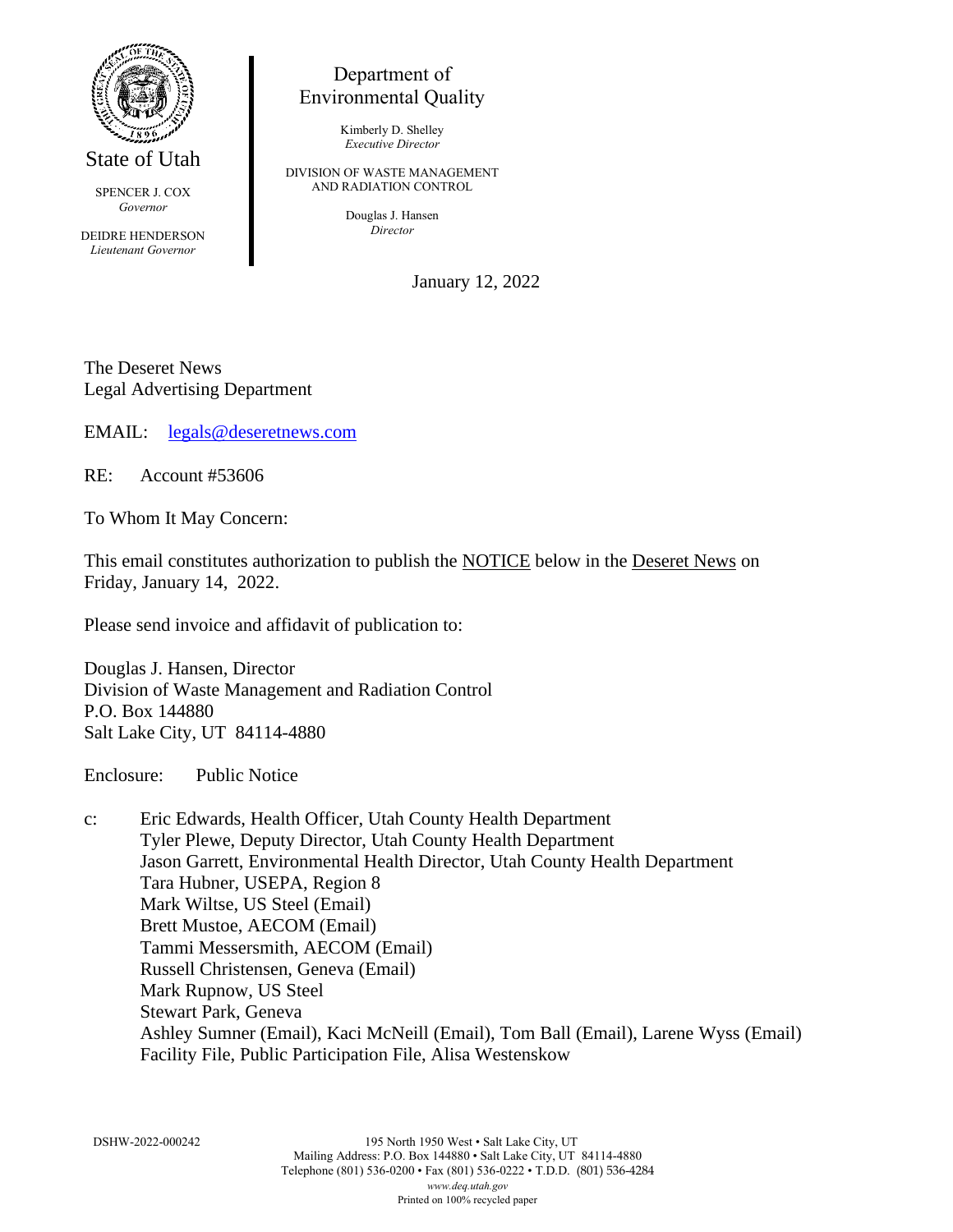

State of Utah

SPENCER J. COX *Governor*

DEIDRE HENDERSON *Lieutenant Governor*

## Department of Environmental Quality

Kimberly D. Shelley *Executive Director*

DIVISION OF WASTE MANAGEMENT AND RADIATION CONTROL

> Douglas J. Hansen *Director*

> > January 12, 2022

The Salt Lake Tribune Legal Advertising Department

EMAIL: [legals@sltrib.com](mailto:legals@sltrib.com)

RE: Account #SLT0010250

To Whom It May Concern:

This email constitutes authorization to publish the NOTICE below in the Salt Lake Tribune on Sunday, January 16, 2022.

Please send invoice and affidavit of publication to:

Douglas J. Hansen, Director Division of Waste Management and Radiation Control P.O. Box 144880 Salt Lake City, UT 84114-4880

Enclosure: Public Notice

c: Eric Edwards, Health Officer, Utah County Health Department Tyler Plewe, Deputy Director, Utah County Health Department Jason Garrett, Environmental Health Director, Utah County Health Department Tara Hubner, USEPA, Region 8 Mark Wiltse, US Steel (Email) Brett Mustoe, AECOM (Email) Tammi Messersmith, AECOM (Email) Russell Christensen, Geneva (Email) Mark Rupnow, US Steel Stewart Park, Geneva Ashley Sumner (Email), Kaci McNeill (Email), Tom Ball (Email), Larene Wyss (Email) Facility File, Public Participation File, Alisa Westenskow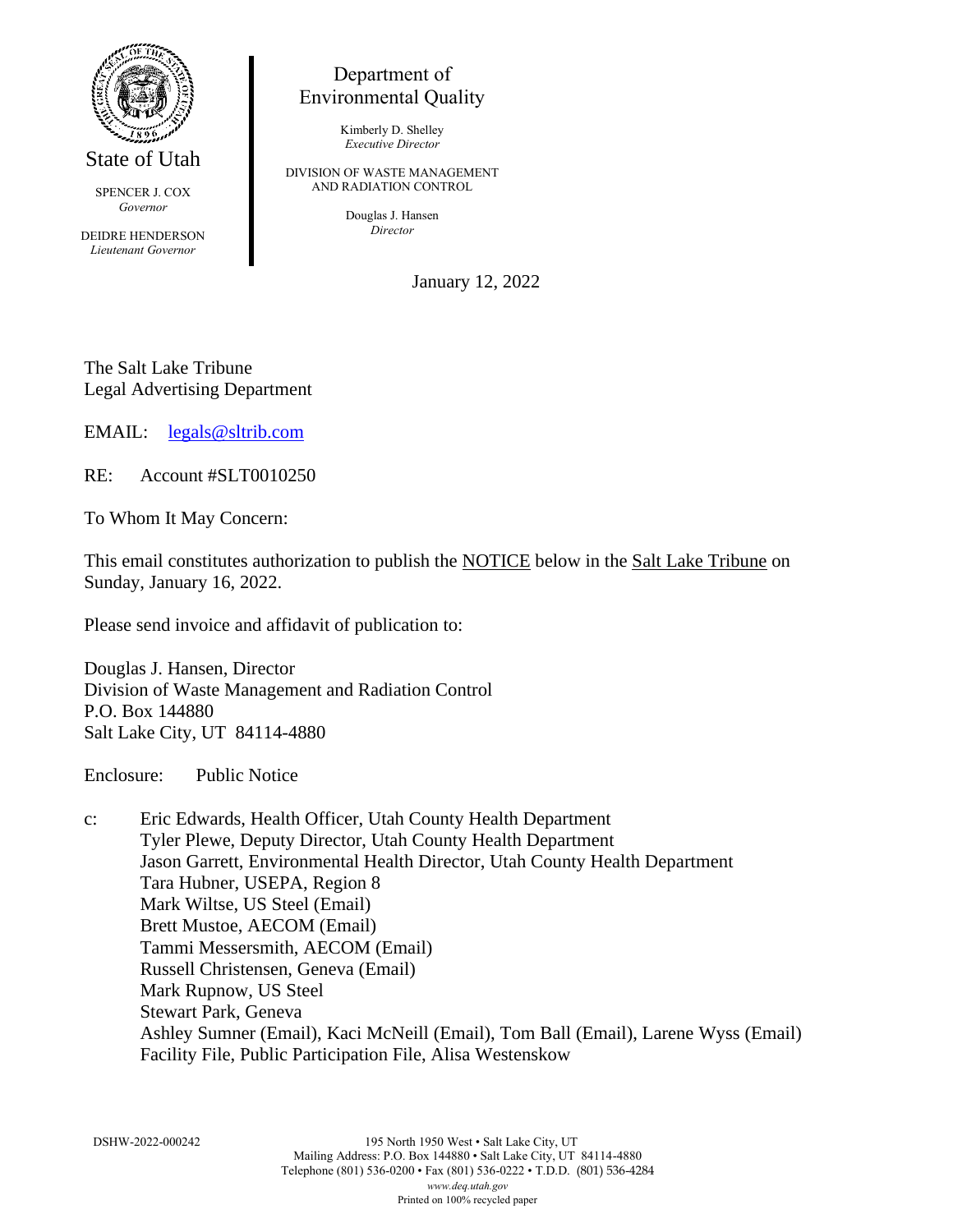

State of Utah

SPENCER J. COX *Governor*

DEIDRE HENDERSON *Lieutenant Governor*

## Department of Environmental Quality

Kimberly D. Shelley *Executive Director*

DIVISION OF WASTE MANAGEMENT AND RADIATION CONTROL

> Douglas J. Hansen *Director*

> > January 12, 2022

The Daily Herald Legal Advertising Department

EMAIL: [dhlegals@heraldextra.com](mailto:dhlegals@heraldextra.com)

RE: Account # U51160

To Whom It May Concern:

This email constitutes authorization to publish the NOTICE below in the Daily Herald on Friday, January 14, 2022.

Please send invoice and affidavit of publication to:

Douglas J. Hansen, Director Division of Waste Management and Radiation Control P.O. Box 144880 Salt Lake City, UT 84114-4880

Enclosure: Public Notice

c: Eric Edwards, Health Officer, Utah County Health Department Tyler Plewe, Deputy Director, Utah County Health Department Jason Garrett, Environmental Health Director, Utah County Health Department Tara Hubner, USEPA, Region 8 Mark Wiltse, US Steel (Email) Brett Mustoe, AECOM (Email) Tammi Messersmith, AECOM (Email) Russell Christensen, Geneva (Email) Mark Rupnow, US Steel Stewart Park, Geneva Ashley Sumner (Email), Kaci McNeill (Email), Tom Ball (Email), Larene Wyss (Email) Facility File, Public Participation File, Alisa Westenskow